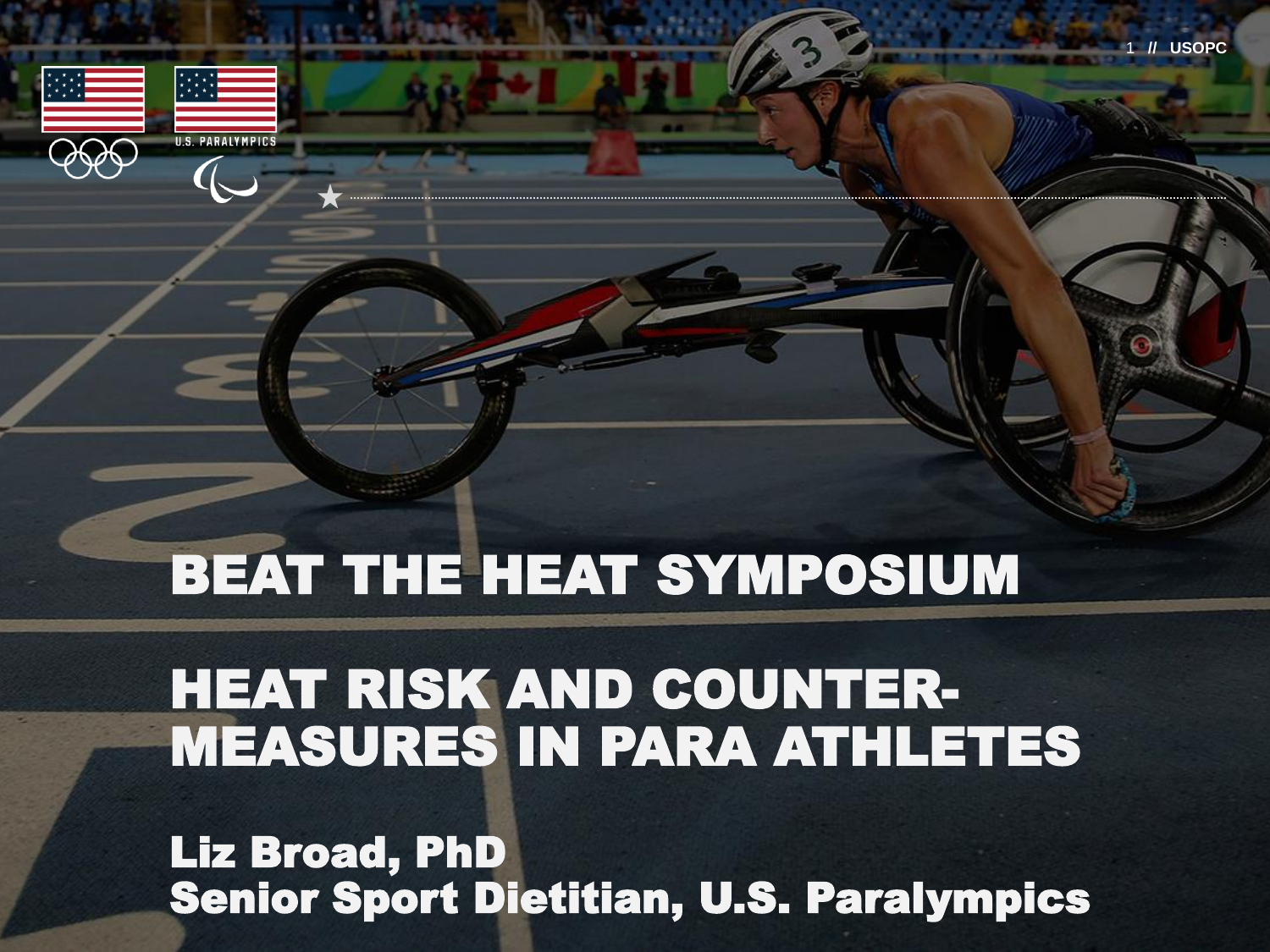



- Para athletes 'at risk' of heat related performance decrements
- Sweat rate and fluid intake
- Core temperature during exercise in Para athletes
- Heat acclimation studies in Para athletes
- Cooling strategies in Para athletes
- Practical and pragmatic strategies to avoid and manage heat stress in Para athletes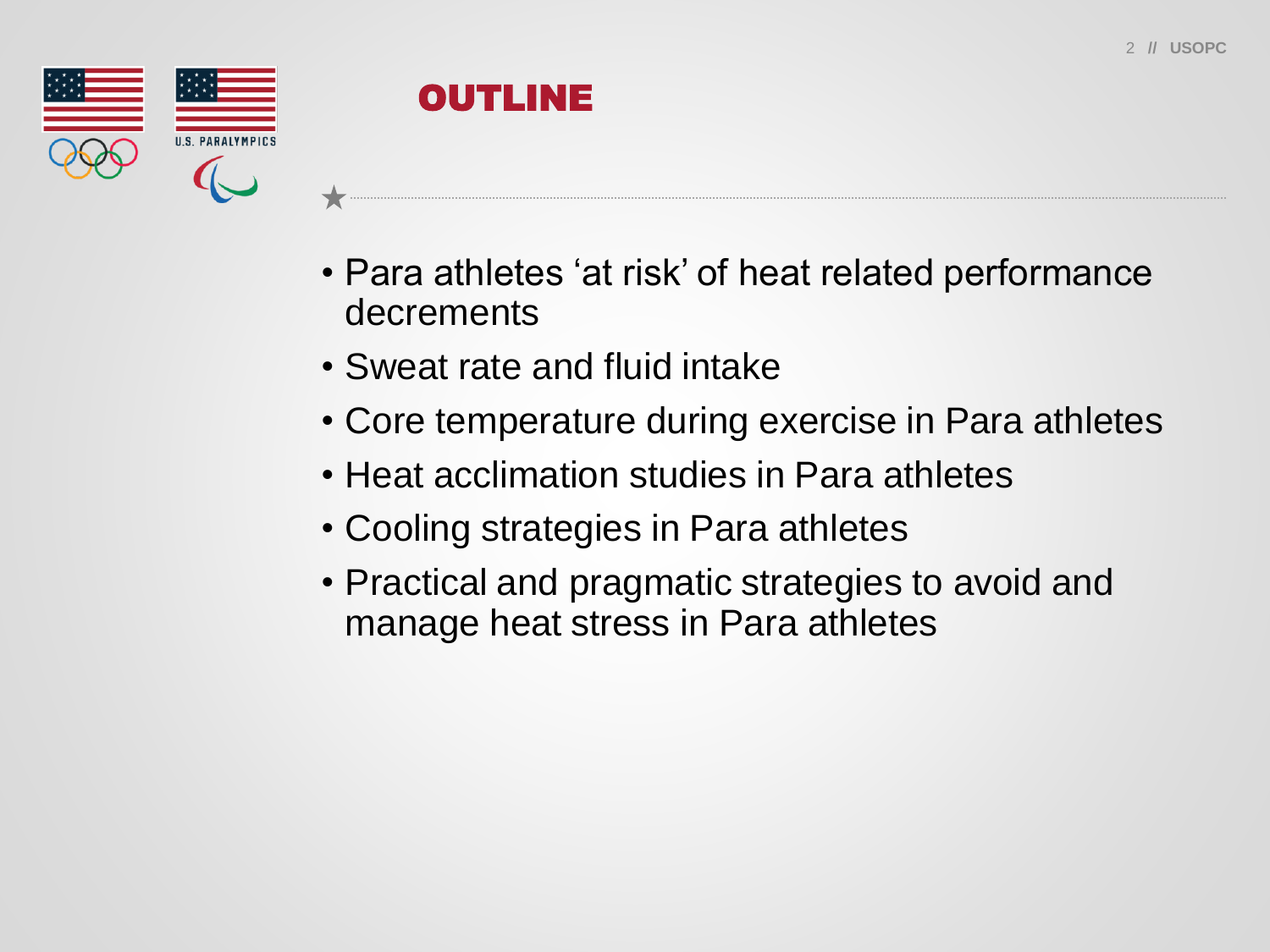

 $\overline{\phantom{a}}$ 

#### Para Athletes 'At Risk' of Heat Related Performance Decrements

| <b>PARA SPORT</b>      |
|------------------------|
| Archery                |
| Shooting               |
| <b>Triathlon</b>       |
| Cycling                |
| Athletics - marathon & |
| throws / jumps         |
| <b>Tennis</b>          |
| Equestrian             |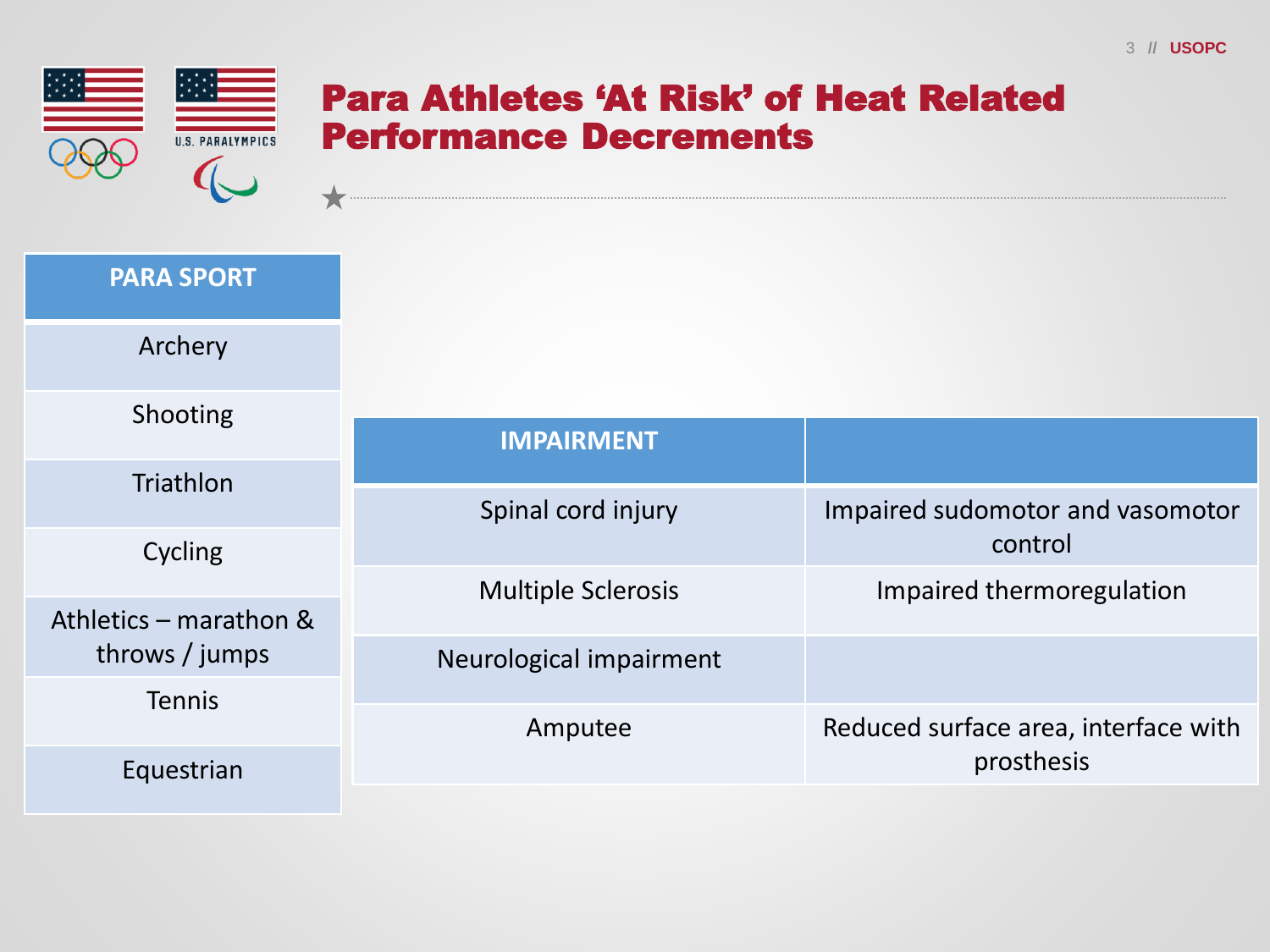

#### Sweat Rates and Fluid Intakes in Para Athletes

| <b>IMPAIRMENT</b>                 | <b>ATHLETES</b>        | <b>EVENT</b>                                             | <b>SWEAT</b><br><b>LOSS</b> | <b>FLUID</b><br><b>INTAKE</b> |
|-----------------------------------|------------------------|----------------------------------------------------------|-----------------------------|-------------------------------|
| <b>SCI (T4-L1)</b><br>Non-SCI     | 7(F)<br>4(F)           | Match                                                    | 1.0 <sub>L</sub>            | 0.7L                          |
| SCI C4/5-C6/7<br><b>SCI T4-S1</b> | 8(7M, 1F)<br>8(7M, 1F) | Intermittent<br>sprint protocol<br>$(55.5 \text{ mins})$ | 140 mL<br>369 mL            | 540 mL<br>469 mL              |
|                                   |                        |                                                          |                             |                               |
|                                   |                        |                                                          |                             |                               |

• Sweat rates may be influenced by use of anti-cholinergic medications which has not been fully assessed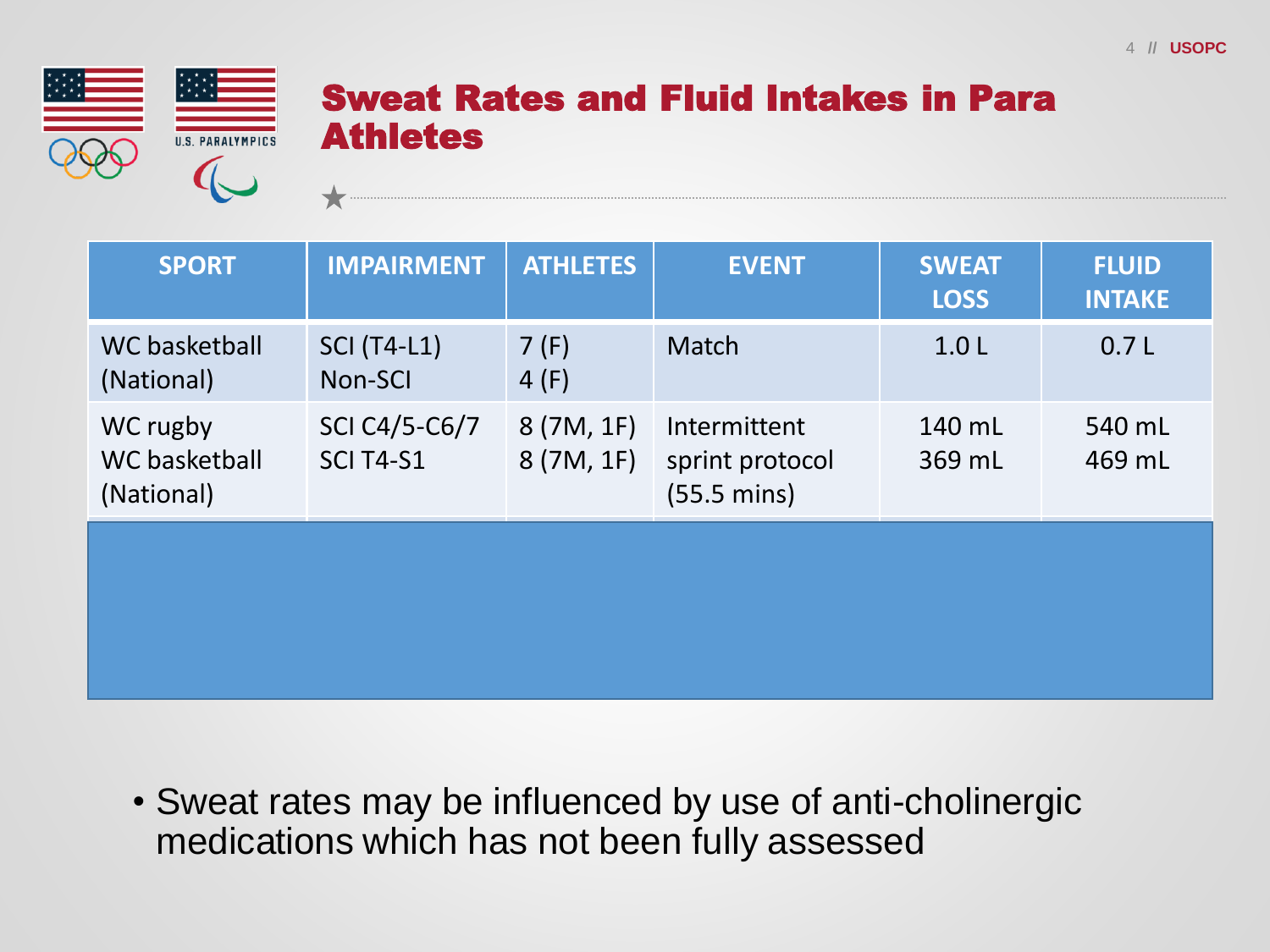

#### Core Temperature During Exercise in Para Athletes

| <b>SPORT</b>                        | <b>IMPAIRMENT</b>                            | <b>ATHLETES</b><br>(M/F)                         | <b>EVENT</b>                                    | <b>CONDITION</b>                                   | <b>DURATION</b><br>(min)                                | <b>CHANGE IN</b><br>$T_{\text{CORE}}$ (°C)       |
|-------------------------------------|----------------------------------------------|--------------------------------------------------|-------------------------------------------------|----------------------------------------------------|---------------------------------------------------------|--------------------------------------------------|
| <b>WC</b> racing<br>(Elite)         | SCI T6 to L3                                 | 5(2M, 3F)                                        | 25km Time<br>trial                              | 22.4°C,<br>39% RH                                  | 49.0(3.4)                                               | 37.3-38.6                                        |
| WC basketball<br>(National)         | <b>SCI (T4-L1)</b><br>Non-SCI                | 6(F)<br>4(F)                                     | Match                                           | $22.1^{\circ}C$ ,<br>55% RH                        | 21(4)<br>14(6)                                          | 37.5-38.6<br>37.5-38.5                           |
| Triathlon<br>(International)        | <b>PTWC</b><br><b>Neuro</b><br>Amputee<br>VI | 9(7M,2F)<br>6(3M, 3F)<br>7 (4M, 3F)<br>6(3M, 3F) | Race (750m<br>swim,<br>21km bike,<br>4.8km run) | 33°C, 34-<br>35% RH,<br>water temp<br>$25 - 27$ °C | 75.5(13.1)<br>82.20 (12.4)<br>71.20(5.4)<br>68.30 (6.6) | 37.9-39.2<br>37.8-39.3<br>37.8-39.8<br>37.9-39.7 |
| Hand cycling<br>(National)          | SCI <sub>T4</sub>                            | 1(M)                                             | Marathon                                        | $20 - 22$ °C                                       | 109                                                     | 36.8-40.4                                        |
| <b>WC Tennis</b><br>(International) | <b>SCI (<t6)< b=""><br/>Non-SCI</t6)<></b>   | $\overline{2}$<br>$\overline{4}$                 | <b>Tennis</b><br>match                          | 18-20°C<br><b>WBGT</b>                             | 45                                                      | 10.6<br>$\cdot$ 0.3                              |
| WC rugby<br>(National)              | <b>SCI (C5-7)</b><br>Non-SCI                 | 10 (9M,1F)<br>7(M)                               | Match<br>simulation                             | 18.4-20.9°C<br>31-45% RH                           |                                                         | 37.6-39.3<br>38.1-38.8                           |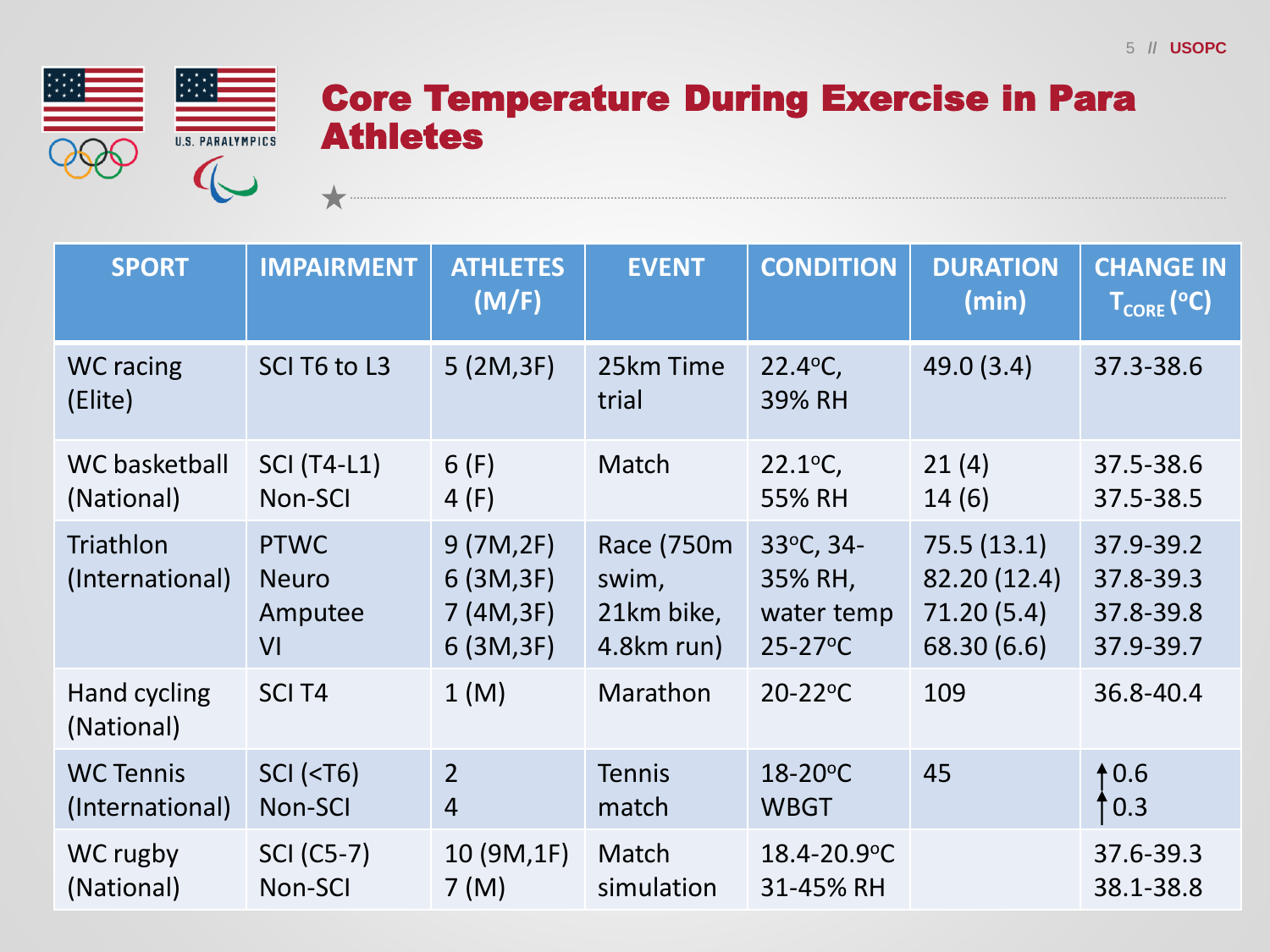

#### Core Temperature During Exercise in Para Athletes

| <b>SPORT</b>                                   | <b>IMPAIRMENT</b>                 | <b>ATHLETES</b><br>(M/F) | <b>EVENT</b>                       | <b>CONDITION</b>                | <b>DURATION</b><br>(min) | <b>CHANGE IN</b><br>$T_{\text{CORE}}$ (°C) |
|------------------------------------------------|-----------------------------------|--------------------------|------------------------------------|---------------------------------|--------------------------|--------------------------------------------|
| WC rugby<br><b>WC basketball</b><br>(National) | SCI C4/5-C6/7<br><b>SCI T4-S1</b> | 8(7M, 1F)<br>8(7M, 1F)   | Intermittent<br>sprint<br>protocol | $20.6^{\circ}$ C,<br>39.6% RH   | 55.5                     | $37 - 38.2$<br>$37.1 - 37.6$               |
| WC rugby                                       | <b>SCI</b>                        | 8 M                      | Intermittent<br>sprint<br>protocol | $20.2$ <sup>o</sup> C<br>33% RH | 60                       | $1.9$ °C                                   |

Key Points:

- Total of 83 subjects
- Mostly SCI
- Only one study reports  $T_{core}$  at conditions to be expected in Tokyo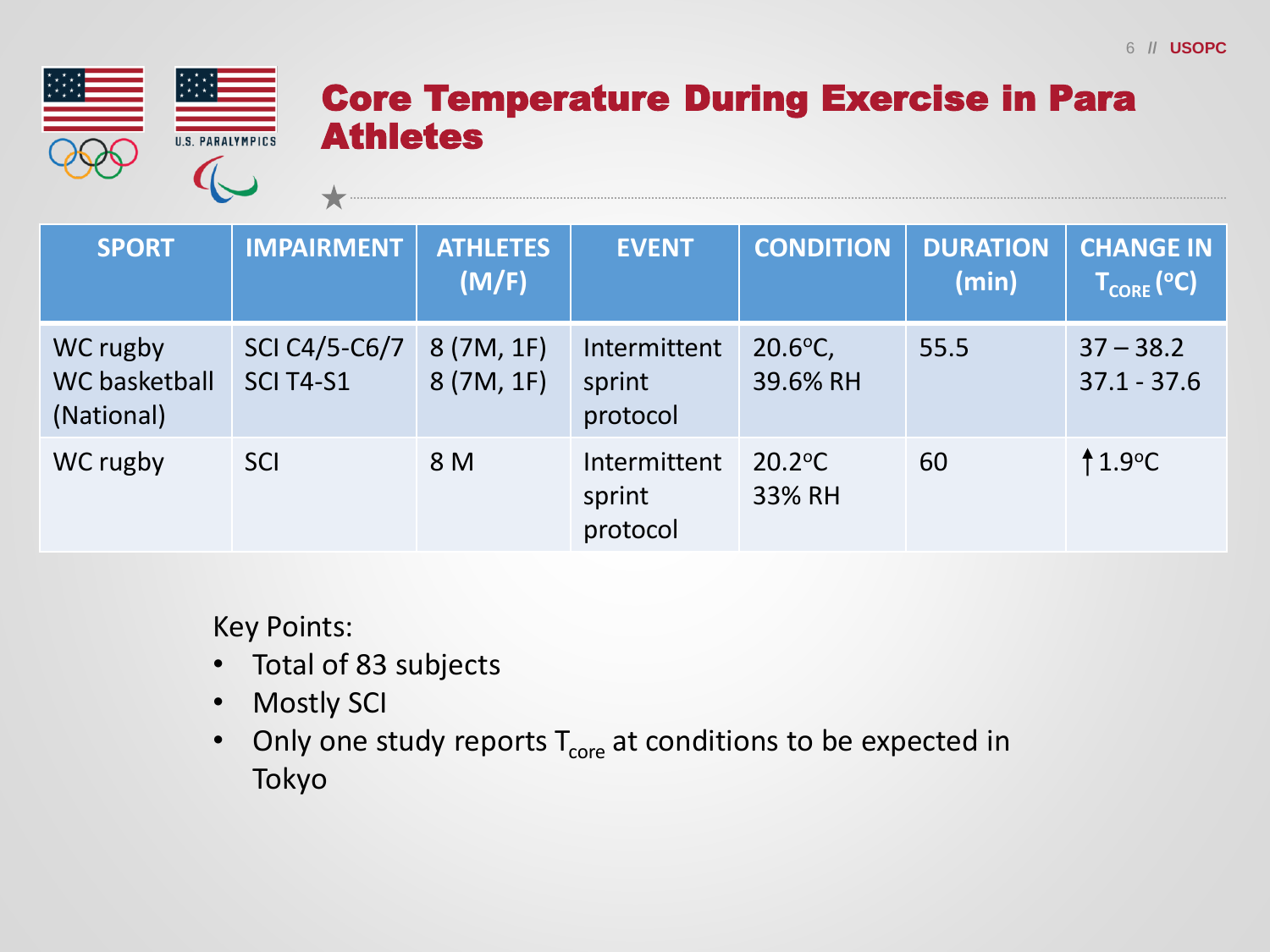

## Heat Acclimation Studies in Para Athletes

| <b>SPORT</b>              | <b>IMPAIRMENT</b>                                      | <b>DURATION</b>          | <b>CONDITIONS</b>          | <b>PROTOCOL</b>                                                                         | <b>OUTCOME</b>                                                                                                    |
|---------------------------|--------------------------------------------------------|--------------------------|----------------------------|-----------------------------------------------------------------------------------------|-------------------------------------------------------------------------------------------------------------------|
| Shooting                  | SCI (n=5, 2F,<br>3M)<br>C5/6 to T9/10                  | 7<br>consecutive<br>days | 33.4°C, 64.8%<br><b>RH</b> | 20 min arm crank<br>@ 50% $VO_{2peak}$<br>followed by 40<br>min rest or sim<br>shooting | Plasma<br>volume 1.5%<br>$\downarrow$ T <sub>aur</sub> 0.5°C, RPE<br>& HR at 50-60<br>min<br>No sweat<br>response |
| Recreation<br>ally active | $SCI - 5$<br>tetraplegia, 5<br>paraplegia<br>$(T7-L3)$ | 7<br>consecutive<br>days | 35°C, 40% RH               | 30 min arm crank<br>@ 50% $W_{2peak}$<br>followed by 15<br>min rest                     | No sig changes in<br>any response $-$<br>no heat<br>acclimation                                                   |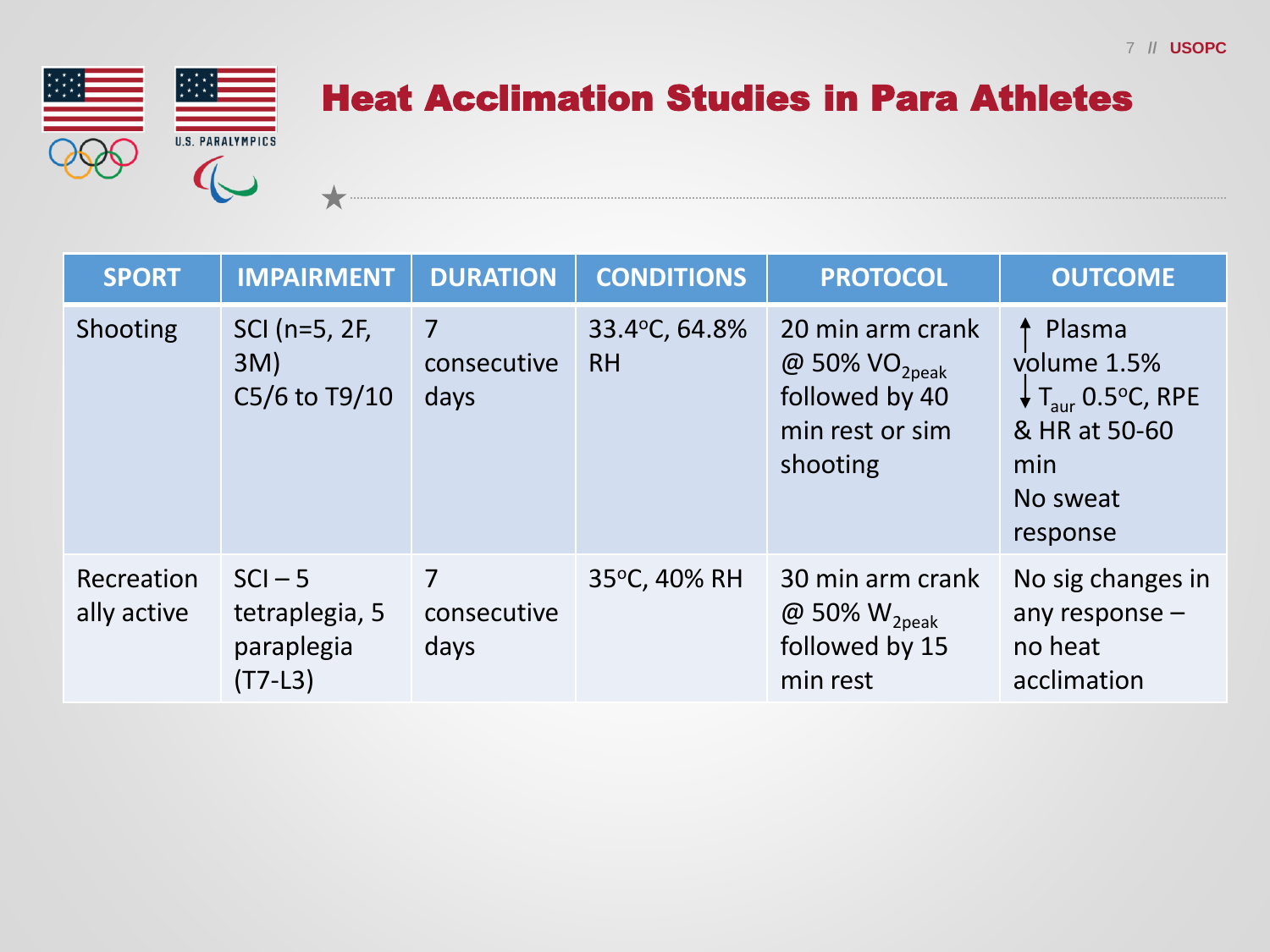

## Heat Acclimation in Para Athletes

• Requires more research in wider Para population

- Advise some modification from traditional heat acclimation protocols in those with limited sweat response
	- Staged increase in conditions of exercise
	- Monitor athletes carefully
	- Modify training as heat exposure is an additional 'load'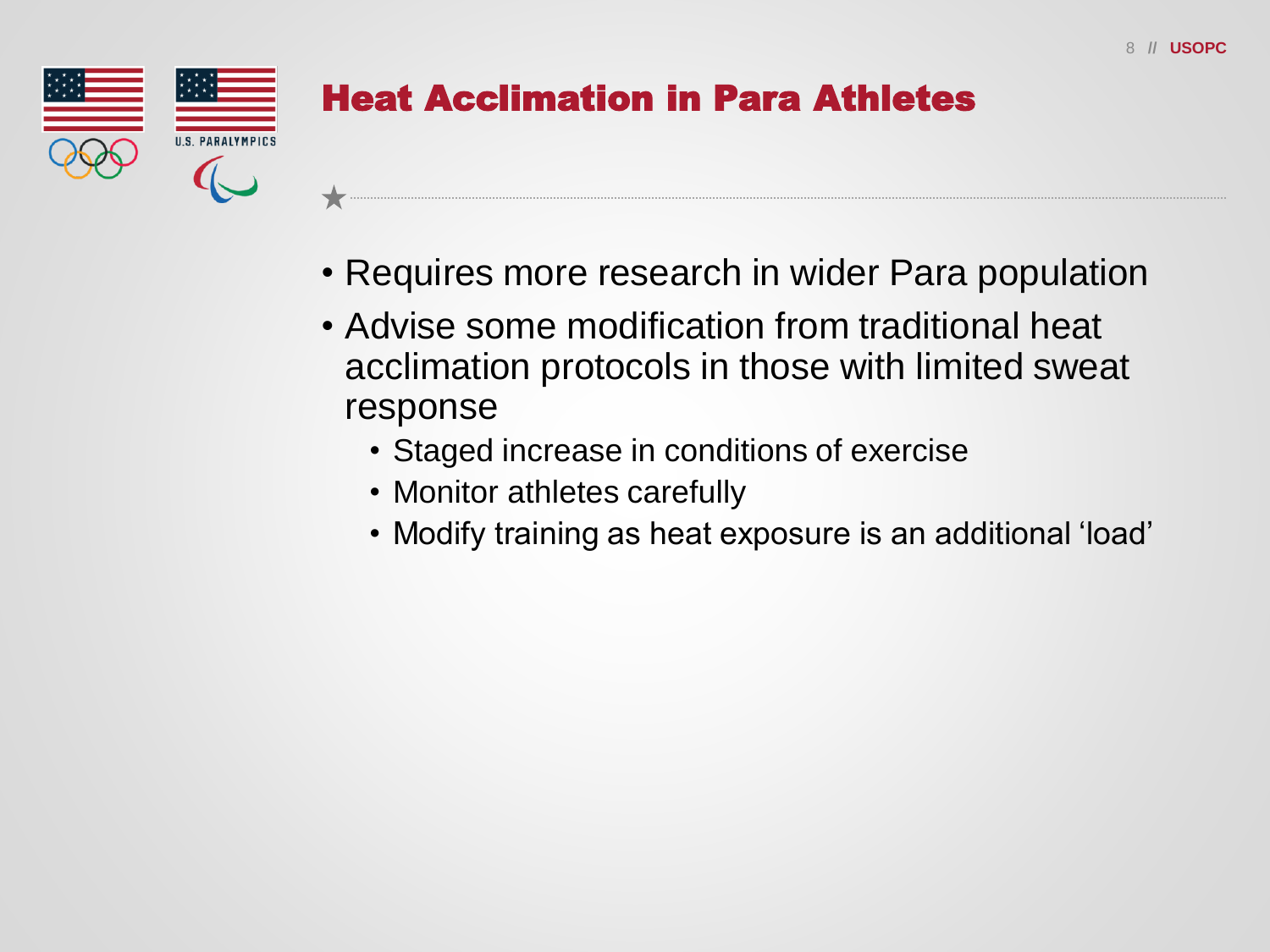

# Cooling Strategies in Para Athletes

- Cooling BEFORE and/or DURING exercise
- Methods that can be used:
	- Cold water immersion (whole body or body parts)
	- Cold air exposure
	- Ice slurry or cold water ingestion
	- Ice towels
	- Cooling vests / jackets
	- Water sprays with fans
	- Water 'dumps'
	- Ice down jerseys
- Most studies so far have been done on athletes with an SCI / wheelchair sports played indoors where environmental conditions can be controlled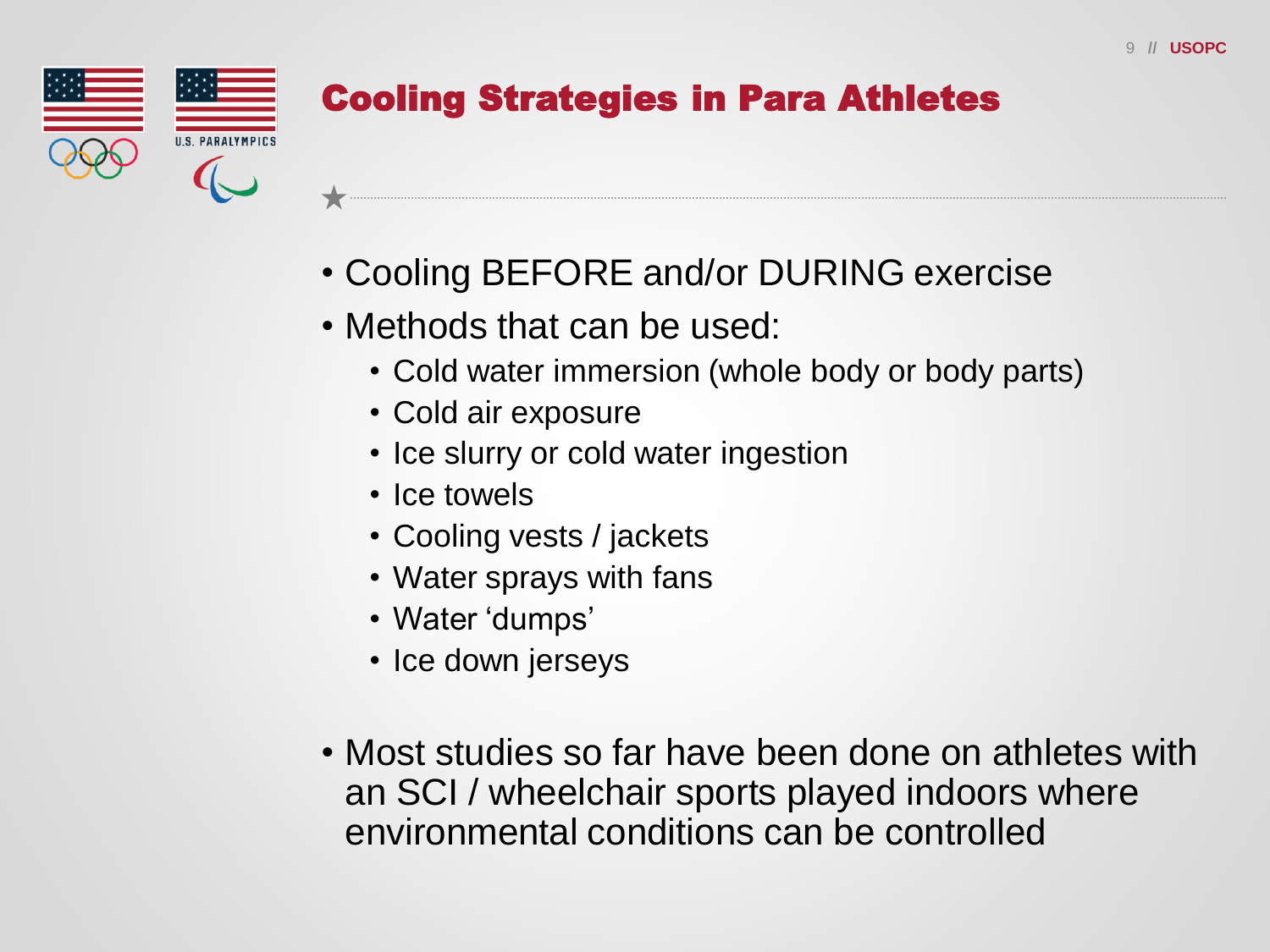

#### Cooling Strategies in Para Athletes – Cooling Extremities

- 8 wheelchair tennis players  $(2 \text{ T}, 3 \text{ P}, 3 \text{ other})$ , at  $30.8$ °C, 61% RH. 10 min hand cooling (10°C) between 60 min intermittent exercise and a 1km TT
	- 20.5 second reduction in TT with cooling, greater reduction in  $\mathsf{T}_{\mathsf{aural}}$
- 7 untrained SCI, 31.8°C, 26% RH. 45min hand crank while foot cooling throughout.
	- $\cdot$  T<sub>ty</sub> lower from 15 min of exercise when negative pressure applied

#### **Limitations:**

- Many athletes rely heavily on their hands for fine motor control, dexterity and speed which can be interrupted by cooling
- Only effective if  $T_{core}$  already elevated
- Most sports won't allow for application of a method throughout competition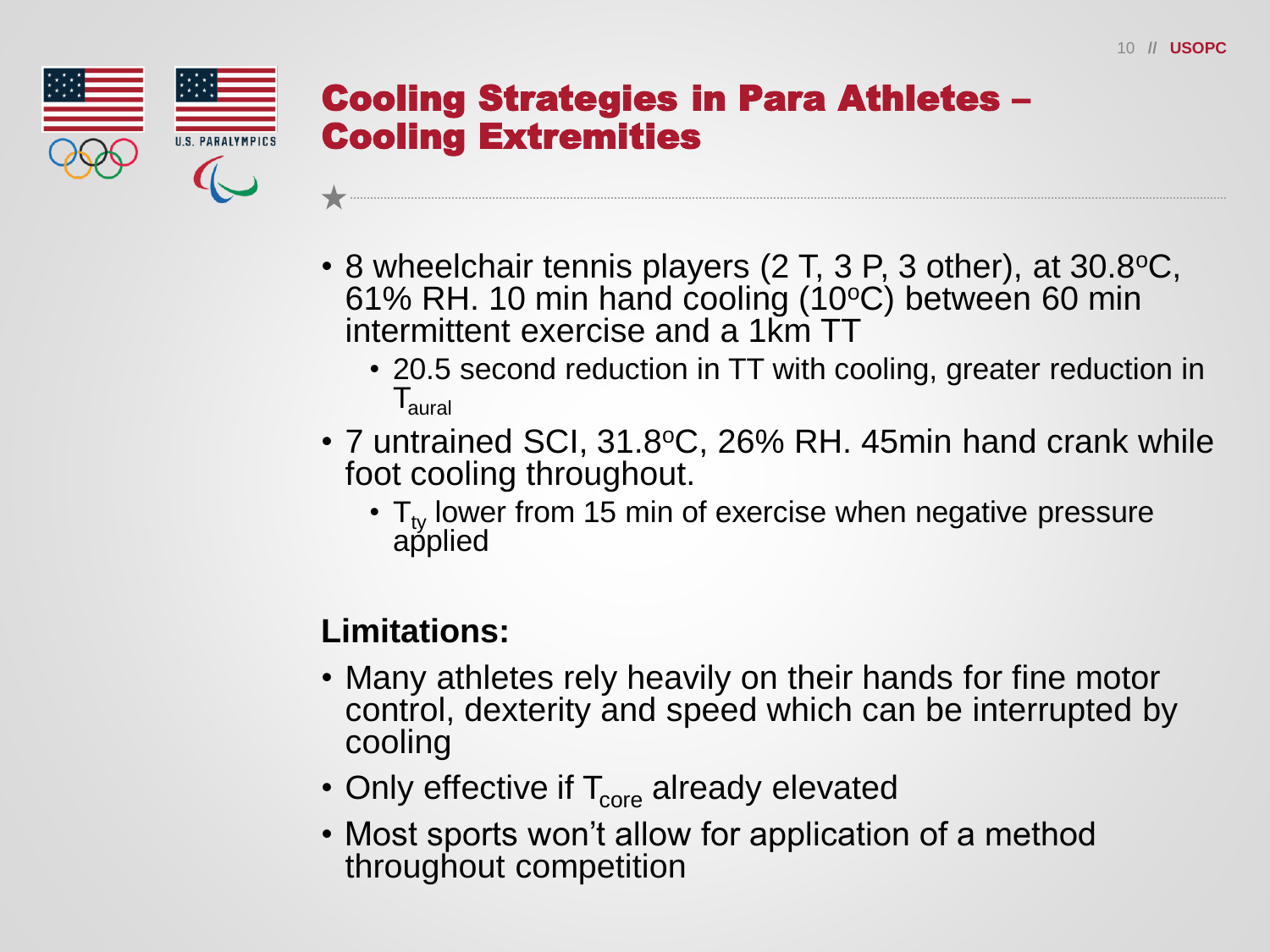

#### Cooling Strategies in Para Athletes – Ice Slurries

- 16 WC b'ball players with SCI undertook 4 conditions at rest at  $22.7^{\circ}$ C (no exercise intervention)
	- 10 min whole body cold water (15°C) immersion
	- Ice slurry ingestion (6.8 mL/kg)
	- Ice slurry ingestion (6.8 mL/kg) plus cold towels on legs, torso & back
	- Room temperature fluid ingestion, no cooling
- CWI elicited greatest reduction  $T_{core}$  (1.6°C), but ice slurry + towels also reduced  $T_{core}$  significantly 20-30 min post cooling
- Exercise 12 male WC rugby, SCI (tetraplegia), training match, 6.8 mL/kg ice slurry ingestion (v's room temp fluid) during 20 min before warm up start
- Lower  $T_{core}$  at midpoint of exercise with IS but no difference at end exercise, no difference HR, RPE or GI comfort.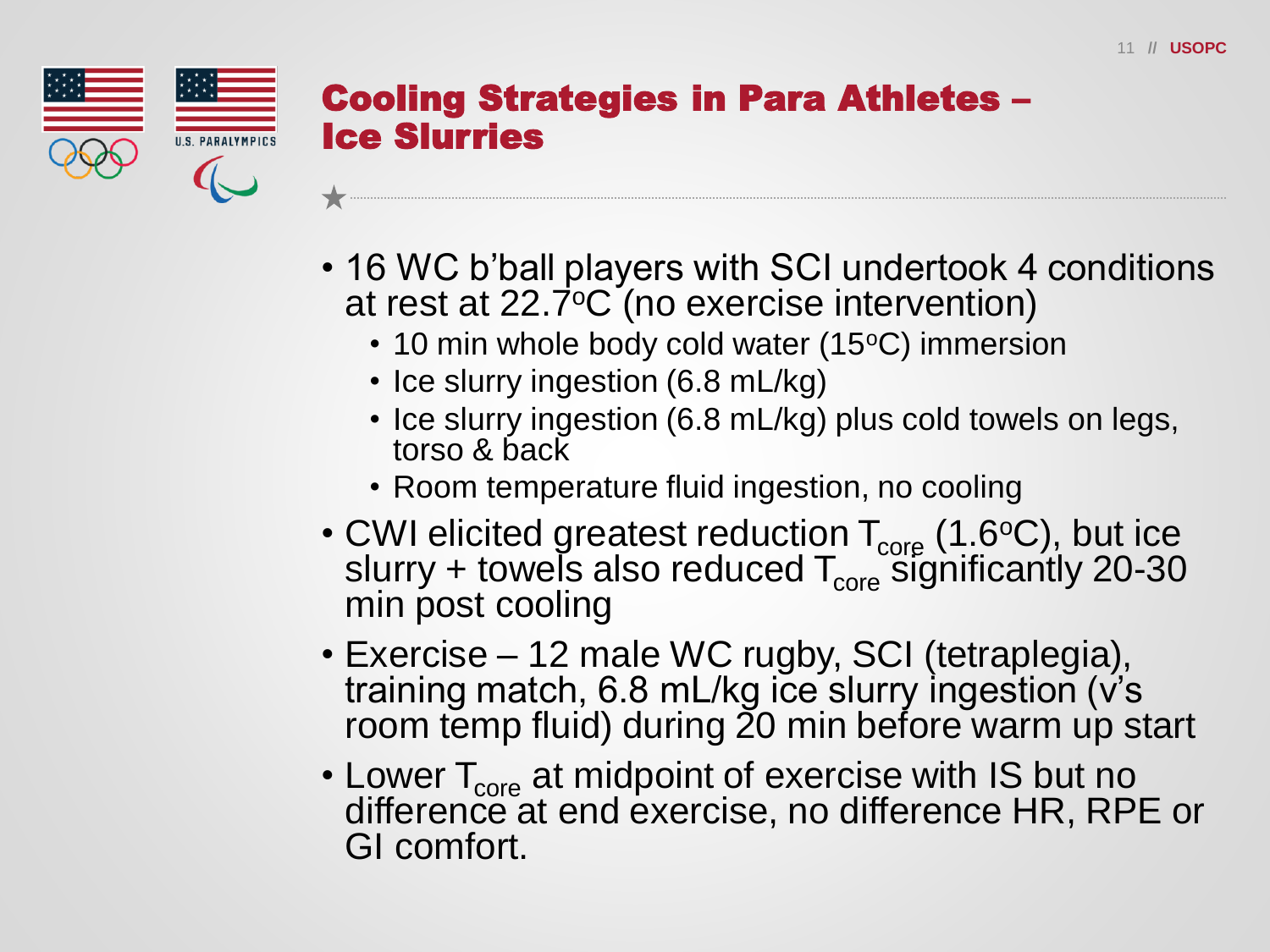

#### Cooling Strategies in Para Athletes - Cooling Jackets / Vests

| <b>SPORT</b>                                     | <b>EXERCISE</b>                      | <b>CONDITIONS</b>        | <b>PROTOCOL</b>                                                                 | <b>OUTCOME</b>                                                                                                                        |  |  |
|--------------------------------------------------|--------------------------------------|--------------------------|---------------------------------------------------------------------------------|---------------------------------------------------------------------------------------------------------------------------------------|--|--|
| WC rugby, $n=6$                                  | 30 min WC<br>erg                     | 32.9°C, 75%<br><b>RH</b> | Head piece or ice vest<br>throughout exercise                                   | No diff in $T_{\text{re}}$ , RPE, TS. Head<br>piece less effective                                                                    |  |  |
| WC rugby &<br>tennis, n=8,<br>Tetraplegia        | 28 min arm<br>crank,<br>intermittent | 32°C, 50% RH             | 20 min ice vest pre v's<br>throughout exercise<br>(v's control)                 | Lower $T_{core}$ & RPE with both<br><b>Greater reduction in TS</b><br>with during                                                     |  |  |
| WC tennis,<br>n=1 female,<br>Paraplegia          | 60 min WC<br>erg int.<br>sprint      | 30.4°C, 54%<br><b>RH</b> | 30 min ice vest pre v's<br>30 min ice vest pre +<br>head and neck ice<br>during | Higher average peak speed,<br>lower rise in $T_{\text{aural}}$ and TS<br>through exercise with<br>combined                            |  |  |
| WC Tennis,<br>n=8, mixed<br>gender               | 60 min WC<br>erg int.<br>sprint      | 30.4°C, 54%<br><b>RH</b> | Head & neck cooling<br>throughout exercise v's<br>control                       | TS & RPE tended to be<br>lower with cooling, drank<br>42% less water                                                                  |  |  |
| WC rugby &<br>tennis, n=8,<br><b>Tetraplegia</b> | 60 min arm<br>crank,<br>intermittent | 32°C, 50% RH             | 20 min ice vest pre v's<br>throughout exercise<br>(v's control)                 | Lower $T_{\rm core}$ & RPE with both<br>Maintained power and<br>more sprints done with<br>during although initial<br>sprints lower PO |  |  |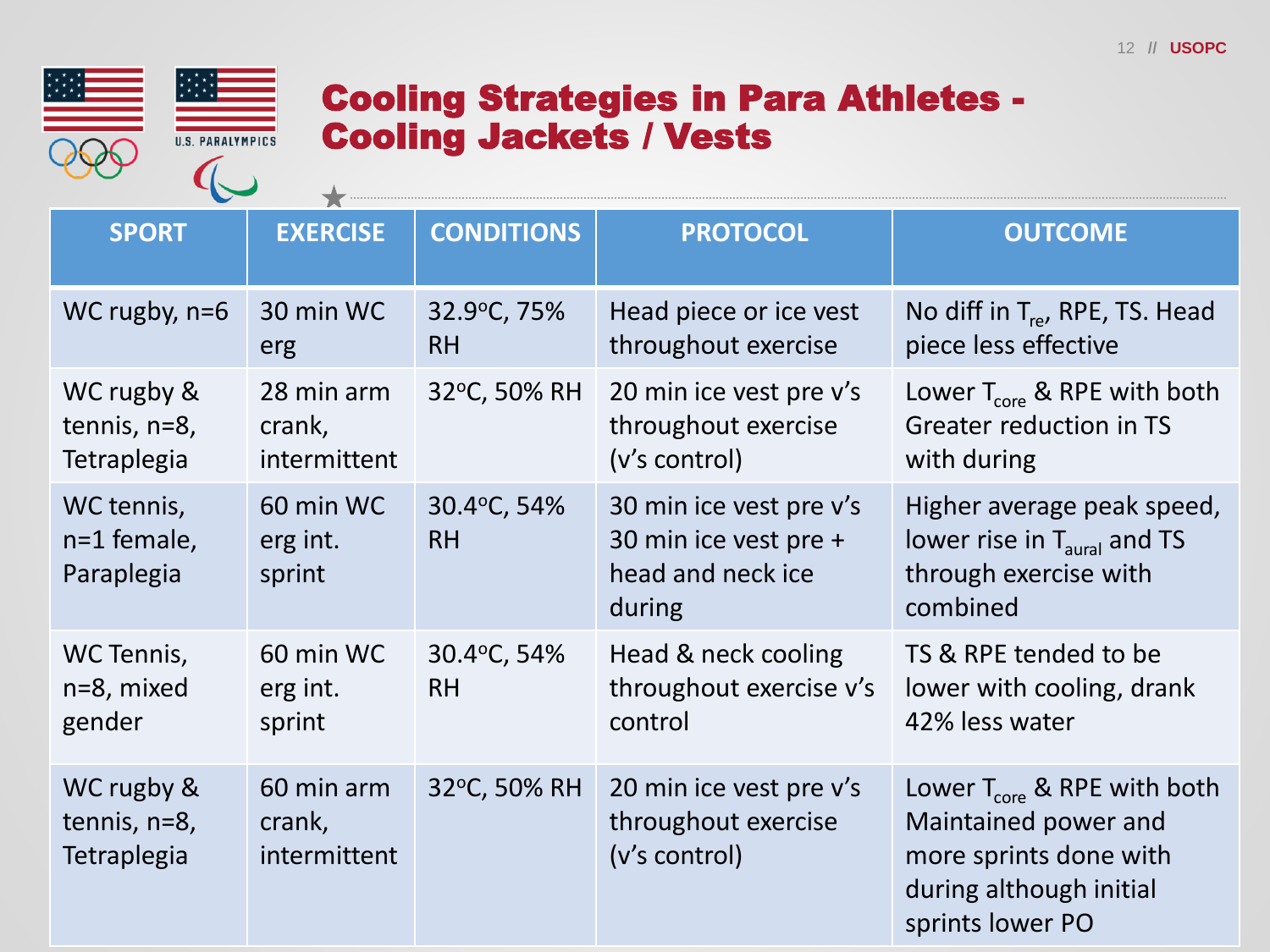

#### Cooling Strategies in Para Athletes - Cooling Jackets / Vests

| <b>SPORT</b>                                      | <b>EXERCISE</b>                                 | <b>CONDITIONS</b>        | <b>PROTOCOL</b>                                                                                                                 | <b>OUTCOME</b>                                                                                                                                                                        |
|---------------------------------------------------|-------------------------------------------------|--------------------------|---------------------------------------------------------------------------------------------------------------------------------|---------------------------------------------------------------------------------------------------------------------------------------------------------------------------------------|
| Shooting,<br>n=6, mixed<br>impairment<br>& gender | 90 min<br>shooting<br>simulation                | 32°C, 50-<br>60% RH      | No cooling v's cooling<br>with head / neck and<br>cooling jacket (replaced<br>every 15min)                                      | Cooling delayed rise in $T_{\text{tv}}$<br>reduced thermal sensation,<br>no effect on performance                                                                                     |
| Males, 19 AB,<br>17 SCI (6 T, 5<br>HP, 6 LP       | 60 min<br>intermittent<br>sprint                | 21.1-23.9°C              | No cooling (NV);<br>Cooling vest worn<br>throughout exercise (V)                                                                | No difference of $T_{core}$<br>between NV and V in any<br>group. DID NOT CHANGE<br><b>OUT THE VEST</b>                                                                                |
| WC rugby<br>SCI<br>$n = 8 M$                      | 60 min<br>intermittent<br>sprint<br>(match sim) | 20.2°C, 33%<br><b>RH</b> | No cooling (NC);<br>15 min rest $+20$ min<br>warm up with $CI(P)$ ;<br>same with water spray &<br>fan at each break (x4,<br>PW) | No effect on HR, RPE,<br>thermal sensation or<br>performance.<br>PW sig lower change in $T_{\text{core}}$<br>and larger fall in $T_{\text{skin}}$ over<br>$ISP = less thermal strain$ |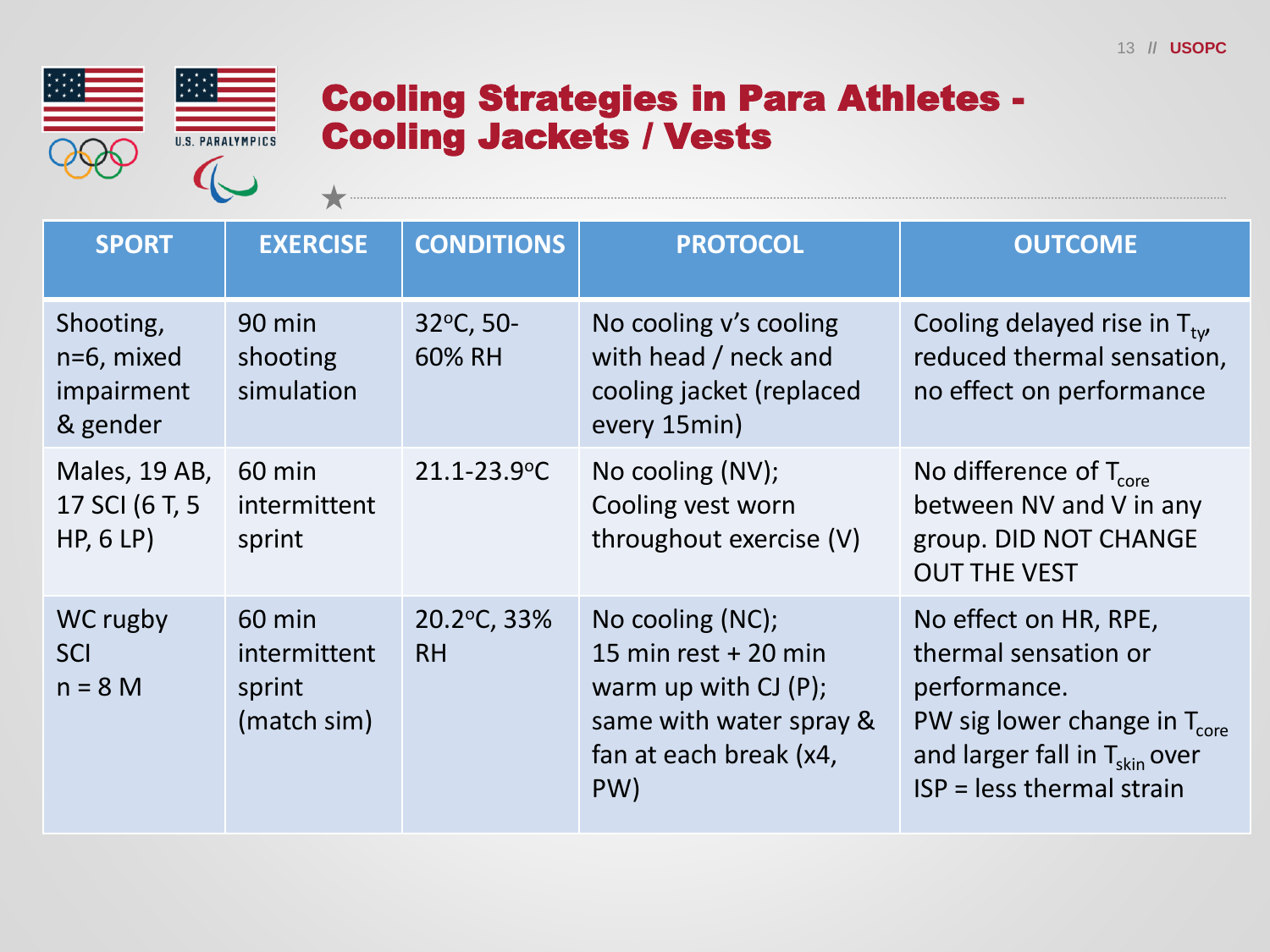

#### Cooling Strategies in Para Athletes - Cooling Jackets / Vests

- Seem to be useful to pre cool before exercise, particularly during warm up
	- May not be beneficial for everyone
	- Be aware of limitations of the particular product in terms of extended use (developing microenvironment)
	- Can be heavy weight
- Combination of pre cooling with ice vest and cooling subsequent exercise with head / neck pieces seems to be more effective than pre-cooling alone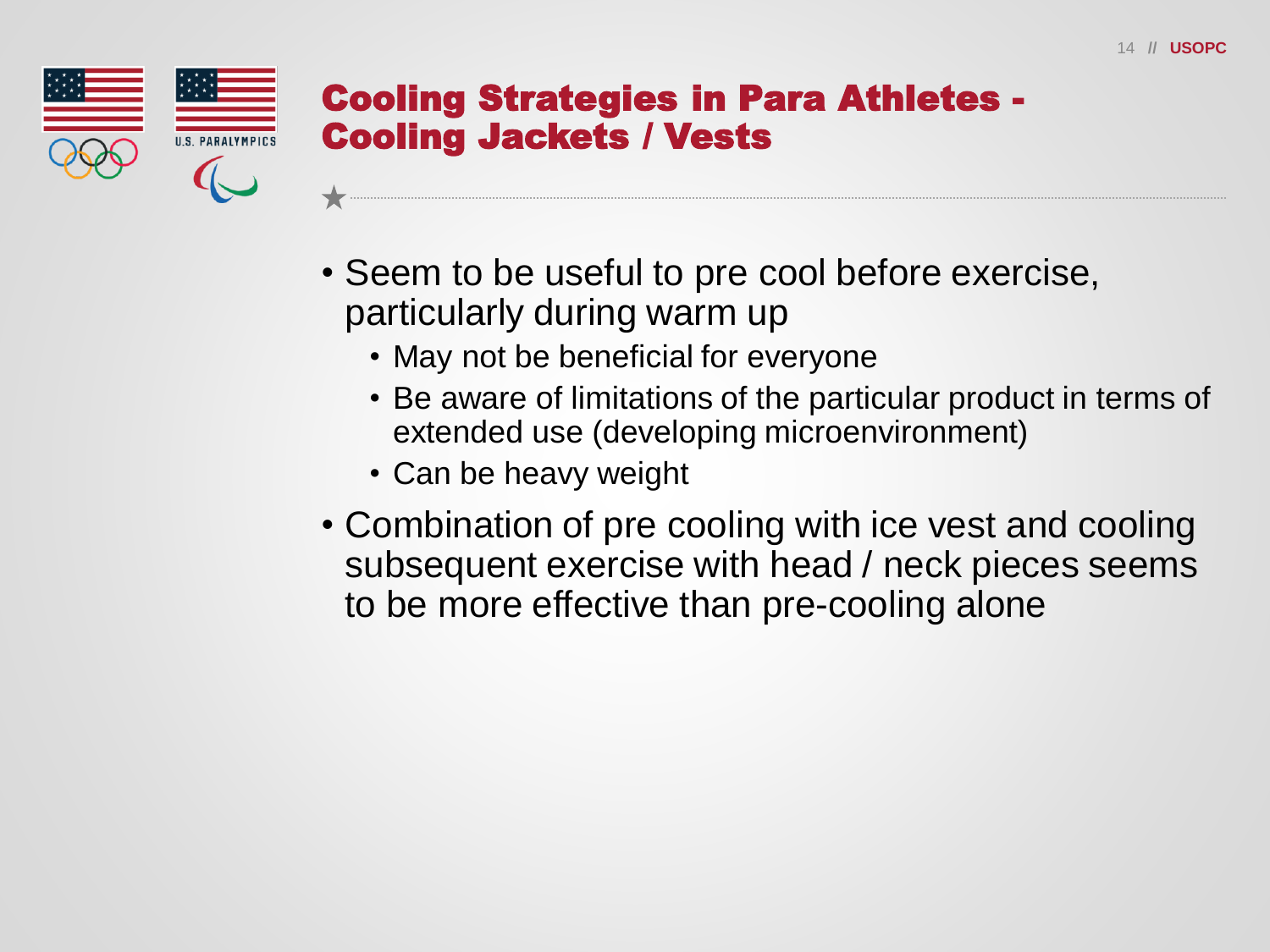

#### Cooling Strategies in Para Athletes – Water Sprays

- Partially mimic sweat response in those with limited sweat capacity
- $\cdot$  7 WC B'ball, SCI, 22 $\circ$ C, 45% RH. Incremental arm crank exercise, 7 min stages, 20W increase per stage
- $\cdot$  1 min rest between stages, 17 $\mathrm{^{\circ}C}$  water spray to back of head, forearm, neck & face
- No significant differences in  $T_{es}$ ,  $T_{res}$ ,  $T_{skin}$ , RPE, HR, work performed or thermal sensation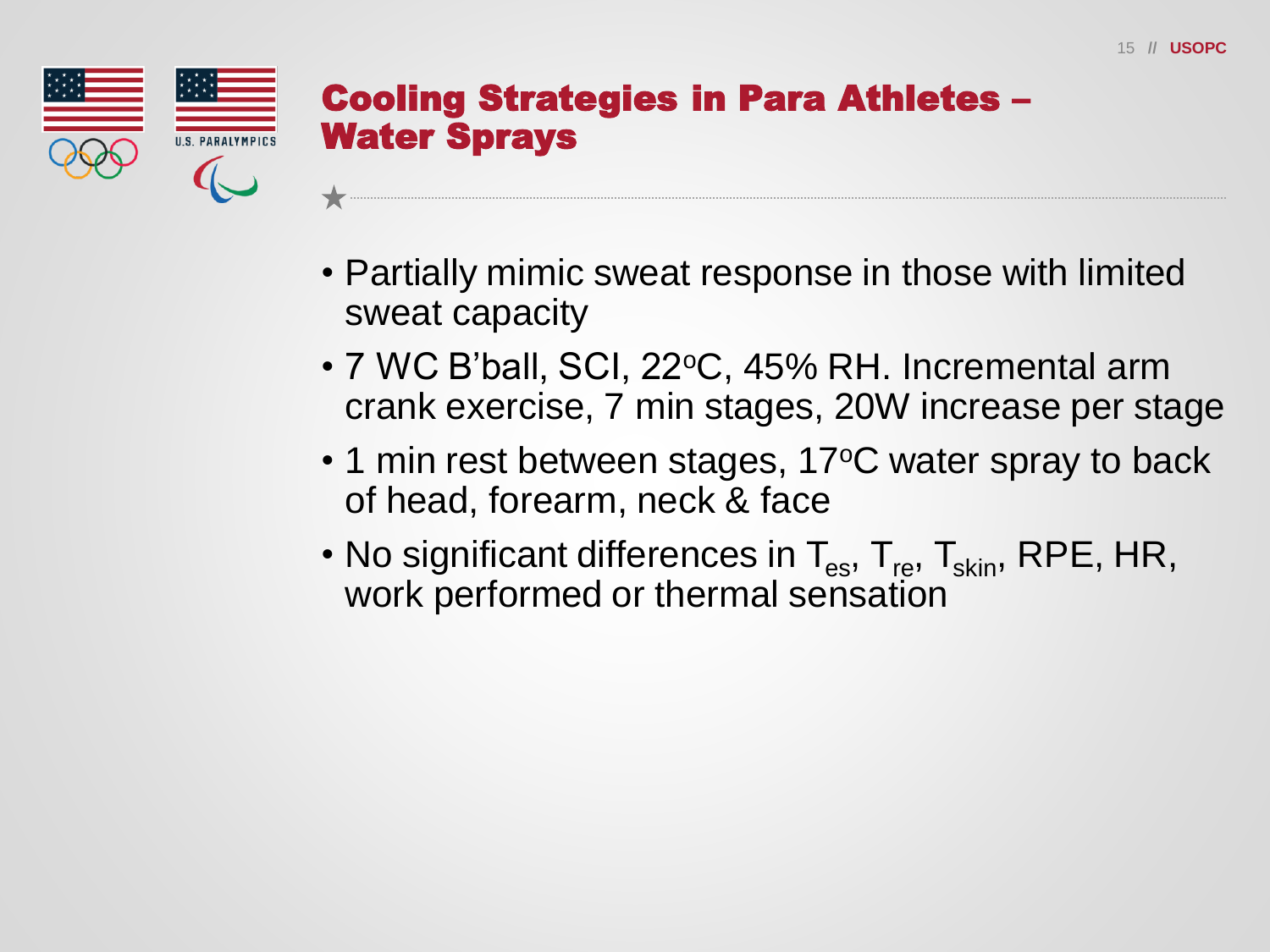

- Heat acclimation protocols are more than likely going to be useful but may need modifying.
- Maintain appropriate hydration levels and fluid intakes.
- Cool athletes whatever way makes sense for their impairment, the ecological conditions, rules of their sport, facilities & staffing available.
- Multiple cooling methods should be employed, ideally including during warm up and during exercise.
- Take caution if the cooling method reduces thermal sensation only if  $T_{core}$  could rise to dangerous levels.